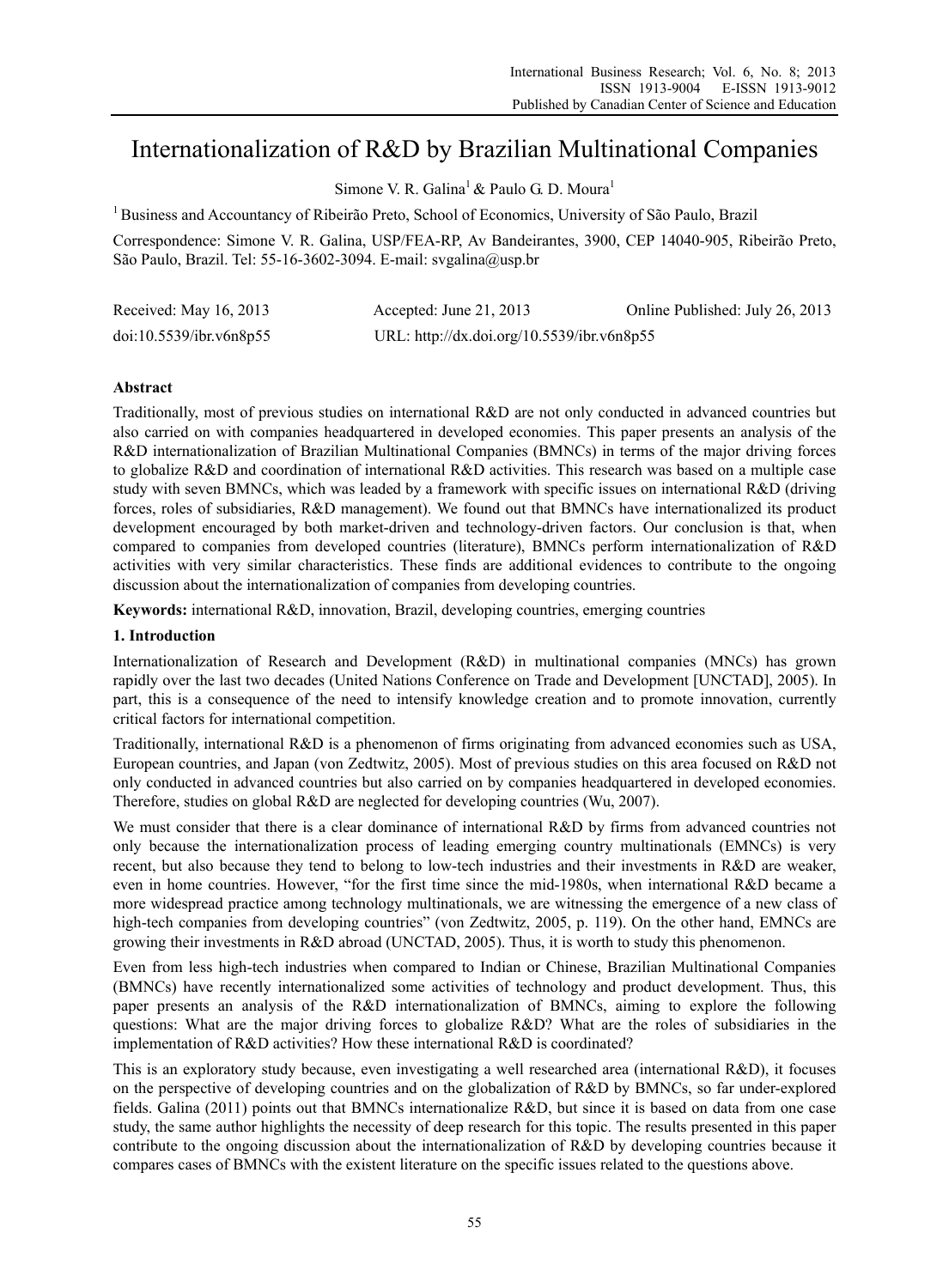# **2. Theorical and Empirical Background**

## *2.1 Internationalization of R&D*

Internationalized corporations have stepped up their R&D and innovation activities outside their countries of origin (Le Bas & Patel, 2005; UNCTAD, 2005), resulting in the establishment of new multinational R&D configurations (Gerybadze & Reger, 1999). Thus, the processes of science, technology and innovation became more and more dispersed, both geographically and functionally (Gammeltoft, 2006).

Notwithstanding, R&D internationalization cannot yet be associated with a homogenous distribution of innovation activities across the globe (Blanc & Sierra, 1999; Gerybadze & Reger, 1999; UNCTAD, 2005) because R&D offshoring is still much concentrated on the Triad countries (EU, USA, Japan), in South Korea, Singapore and other emerging economies of the Pacific Rim (UNCTAD, 2005; von Zedtwitz & Gassmann, 2002). Knowledge-generating activities—now often carried out outside the home country—revolve around centers of excellence, thus the more sophisticated R&D tend to be concentrated in developed countries (Gerybadze & Reger, 1999). By contrast, the R&D performed in developing countries was, until recently, of little significance in terms of scale, with sparse and disperse data (von Zedtwitz, 2005).

However, this trend reversed recently as multinationals began to make direct investments in offshore R&D and leading corporations began to allocate R&D to developing countries (Reddy, 2011; UNCTAD, 2005; Wu, 2007). Such changes can be observed by reference to data on overseas R&D by multinationals from the United States, which show a decline in the share of some developed countries that was picked up by developing economies, almost exclusively in Asia (UNCTAD, 2005). Another important fact observed recently is that EMNCs are also investing in R&D abroad (UNCTAD, 2005), both in developed and in developing nations.

# *2.2 Driving Forces to Globalize R&D*

The literature on internationalization of R&D driving forces has been developed in the decades of 1990s and 2000s (Florida, 1997; Gammeltoft, 2006; Gerybadze & Reger, 1999; Inzelt, 2000; Kuemmerle, 1997; Ohmae, 1990; von Zedtwitz & Gassmann, 2002). First of all, it is important to highlight that some characteristics of MNCs influence their R&D offshoring, one of them being the nationality of the parent company (von Zedtwitz & Gassmann; 2002; Li & Kozhikode, 2009). It might determine, for instance, the need to find other knowledge-generating environments in order to obtain competitive advantages in technology (Doz, Santos, & Williamson, 2001) or to adapt to new markets as required. The company's industry is also an important factor behind decisions whether stimulate or not R&D internationalization. There are industries where the urge for rapid product development requires access to a wide base of knowledge (available worldwide), as in the case of technology-intensive businesses like information and communications technology industry. However a significant and consistent distribution of R&D activities can also be found in technologically mature industries (Filippaios, Papanastassiou, Pearce, & Rama, 2009).

Regardless of company attributes, R&D internationalization is a growing trend and there are reasons for that. The most frequent motivations found in multinationals are mentioned by various studies (Bertrand, 2009; Cantwell, 1992; Chen, 2008; Florida, 1997; Terpstra, 1977) and include the need to: transfer technology from the parent company to foreign subsidiaries; respond to pressures from the countries where their subsidiaries are located; improve international relations; obtain access to foreign talent; gain advantages via access to complementary technologies and contact with new lines of innovation (in different National Innovation Systems); cut product development costs by resorting to cheaper structures and resources; acquire access to skilled labor; gain advantages via local ideas and products; accelerate the process of product development by drawing on the efforts of several laboratories working simultaneously; continue the product development activities pursued by an offshore acquiree; exploit the advantages offered by certain local government incentives; and to support the requirements of an increased number of specialized manufacturing units.

These factors are frequently categorized. Gammeltoft (2006) summarizes them into six categories: market-driven, production-driven, technology-driven, innovation-driven, cost-driven, and policy-driven. In a general manner, the main reasons for internationalizing R&D can be divided into two groups (Florida, 1997): market-driven factors (the need to gain access to markets in order to respond to local requirements and increase customer proximity) and technology-driven factors (recruitment of qualified personnel, access to foreign talent, and gateway to superior technologies). The ramifications of the reasons for internationalizing R&D are usually classified into one of these two wide groups.

Market-driven factors are basically concerned to the adaptation of products to foreign markets and to the provision of technical support for manufacture plants. MNCs establish units abroad in order to serve their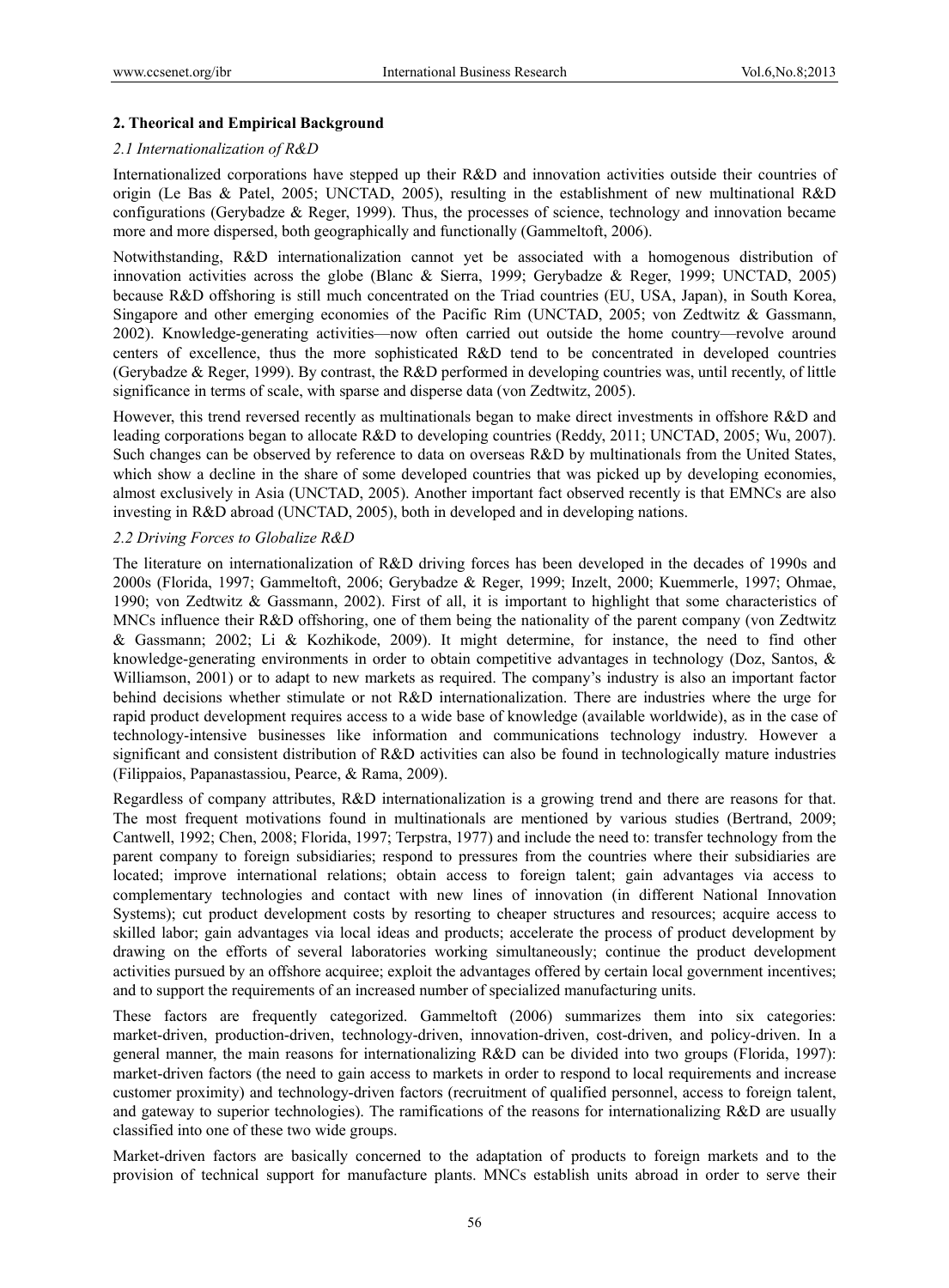customers better with more adequate product adaptations and, above all, with faster adaptations. By bringing their product development activities closer to the market, such companies become better equipped to understand the local needs and to meet those needs and offer products to their customers. This is particularly true in face of the fact that most MNCs possess huge and extremely bureaucratic organizational structures, which hamper the decision-making process. The technology-driven factors, on the other hand, are primarily related to the need to secure access to S&T (Science and Technology) and skilled human capital, and to create ties with local scientific communities. Both technology and market factors are important to attract local R&D investments, and companies consider some combination of these two types of drivers when choosing a location for their investments.

Kuemmerle (1997), based on John Dunning's eclectic paradigm and his contributions to international business theory (Dunning, 1988), proposed that global R&D investments could be classified as "home base exploiting" or "home base augmenting". Home base exploiting investments are used to exploit abroad existing advantages of the firm, they are mainly concerned tolocal adaptation of products and process and creation of peripheral products. Home base augmenting investments are those made to add new knowledge or skills to the company, they usually emphasize creation of core products or new process.

More recently, the literature on strategic aspects of international R&D categorizes motivations for locating R&D activities in foreign countries in technology adaptation (knowledge exploiting) and technology generation (knowledge augmenting) (Ambos, 2005; Edler, 2008). The adaptation approach is followed by MNC that exploit their technological strength in foreign markets using their R&D units for supporting local production because products are adapted to local demand. The generation perspective is for firms interested in augmenting their current specific knowledge by investing abroad for developing products for different countries (Schmiele, 2011). This recent researches refresh the ideas developed by Kuemmerle (1997) for home-based-augmenting (unit transfers host country's knowledge to the home base) and home-based-exploiting (unit transfers existing knowledge to R&D unit abroad for local manufacturing and marketing), now with the perspectives of local and global products.

Most of the researches mentioned above are concentrated on R&D units located in the Triad and made by MNCs from developed countries (DMNCs). Recently a number of studies have been published focusing emerging countries, specially in Asia (Chen, 2008; von Zedtwitz, 2004, 2005; Wu, 2007), but also other regions (Boehe, 2007; Galina, Sbragia, & Plonski, 2005). Wu (2007), studying companies from Taiwan, affirms that both developed and developing countries appear to have the same motivations and use similar methods in globalizing their R&D.

Thus, from the literature, we point out three propositions to be investigated in this paper:

*(i) BMNCs internationalize their R&D;* 

*(ii) BMNCs internationalize their R&D motivated by both market and technology factors;* 

*(iii) BMNCs internationalize their R&D with similar characteristics when compared to MNCs from advanced countries.* 

# *2.3 Strategic Roles of MNCs Subsidiaries*

In order to operate globally, MNC subsidiaries assume certain strategic roles and responsibilities, and they are distributed across the globe so that the resources of each country can be exploited rationally. Some typologies have been created for the roles played by MNC subsidiaries (Bartlett & Ghoshal, 1986; Birkinshaw, 1996; Ferdows, 1997; Frost, Birkinshaw, & Ensign, 2002; UNCTAD, 1999). Most of them are based on two key assumptions underlying the companies' attitudes in relation to the roles and responsibilities to be assigned to their offshore units: (1) the level of local aptitudes and resources or the level of competence shown by the national subsidiary in technology, production, marketing or any other area; and (2) the strategic reasons for the choice of location as an environment where the company will do business, such as costs, market or access to knowledge.

These are the assumptions behind the classifications initially proposed by Bartlett and Ghoshal (1986) and later improved by other authors, including Ferdows (1997), whose typology is based on a cross between local competencies (high and low) and three clusters of strategic reasons for site choice: low production costs, market proximity, and access to skills and knowledge.

### *2.4 Coordination of Global R&D*

In every one of the subsidiary role classifications mentioned in the previous section, there are company units in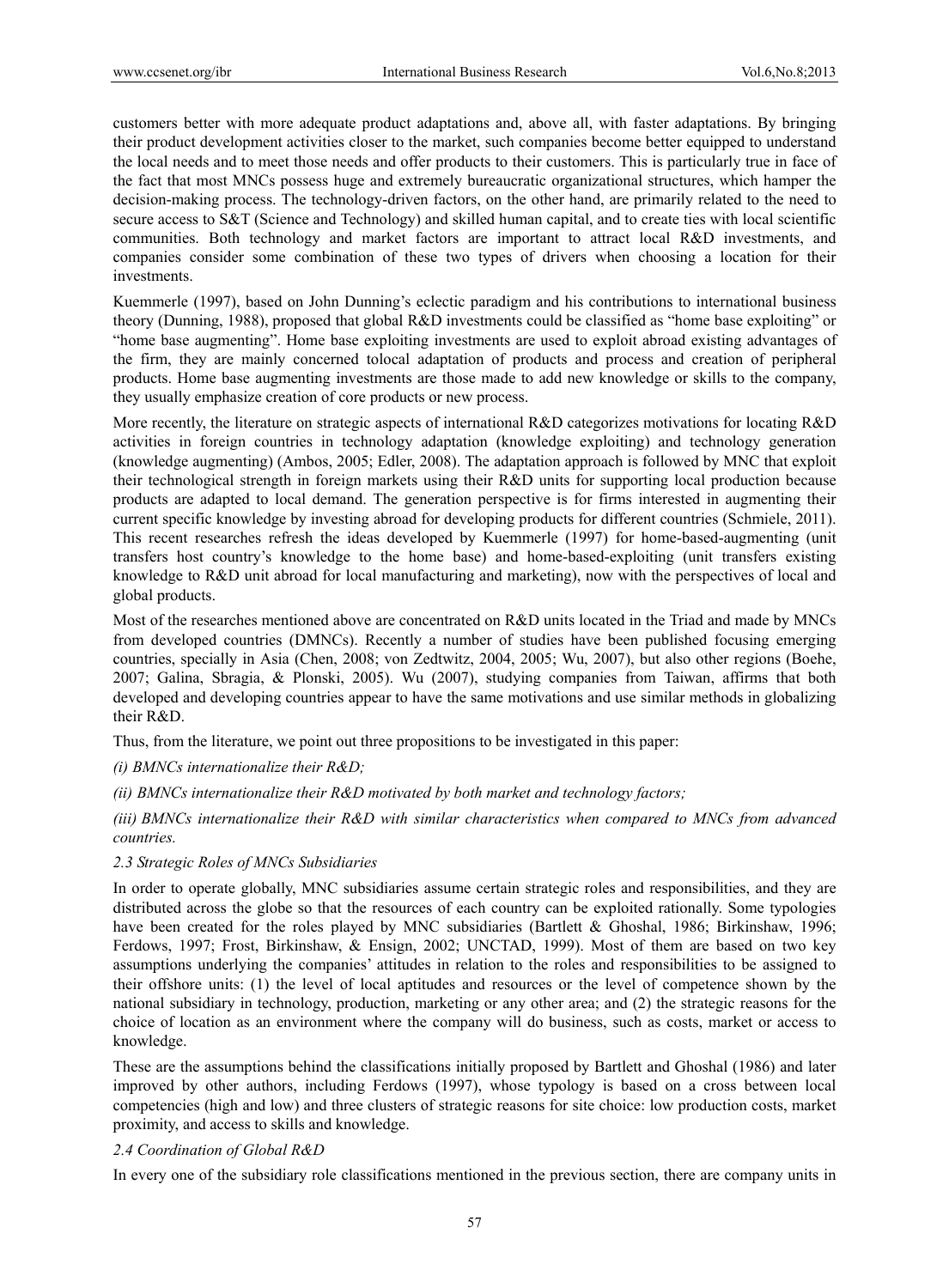charge of generating technology for the subsidiary itself or even for the entire corporation. Ronstadt (1977) shows different types of units that engage in offshore R&D activities for MNCs (i.e., outside the MNC's country of origin):

 Technology Transfer Units (TTUs)—facilitate the transfer of technology from the parent company to the subsidiary, and provide local technical services.

- Indigenous Technology Units (ITUs)—develop new products for the local market using local technology.
- Global Technology Units (GTUs)—develop new products and processes for key global markets.

 Corporate Technology Units (CTUs)—generate long-term basic exploratory technology for use by the parent company.

Adding to this typology developed by Ronstadt, Reddy (1997) offers, and quite appropriately so, another class of global R&D units as "certain regional clusters are also becoming stronger despite market integration around standards and technologies" (Reddy, 1997, p. 1822):

Regional Technology Units (RTUs)—develop products and processes for regional markets.

Although this study by Reddy was carried out more than a decade ago, the author affirms in a more recent study (Reddy, 2011) that some finds of previous research remains the same.

Ronstadt's classification helps us to see that subsidiaries are assuming increasingly important roles in terms of innovation. Traditionally, technology has flowed from headquarters to subsidiaries, but now global companies not only consider overseas R&D activities as sources of knowledge and technology, including units located in emerging economies (Reddy, 2011), but also create mechanisms to integrate cross-border knowledge for transnational new product development (Subramaniam, 2006).

In order to decentralize R&D, companies resort to a variety of strategies to distribute the activities associated with this function as well as their control worldwide. Ronstadt's typology does not include intra-organizational relations even though it has been widely used as a standard for international R&D structures in MNCs. The literature shows several models for decentralized R&D management even where coordination is centralized (Behrman & Fischer, 1980; Chiesa, 1995; Gassmann & von Zedtwitz, 1999; von Zedtwitz & Gassmann, 2002).

Under the Internationalized R&D Management Model proposed by Gassmann and von Zedtwitz (1999), companies analyze the benefits and threats associated with R&D offshoring and accordingly decide whether or not to centralize this function. With regard to this decision, Gassmann and von Zedtwitz (1999) identified five different models of R&D offshoring configurations. Each one of these configurations takes into account the following variables: degree of centralization of decision making, and degree of cooperation/competition among the company's subsidiaries. They are:

Ethnocentric Centralized R&D—Every R&D activity is concentrated in the headquarters.

 Geocentric Centralized R&D—It centralizes know-how acquired over the world and technologies available in overseas countries by means of sending R&D employees abroad in order to intensify relationships and collaborate to the local production, suppliers and key clients.

 Polycentric Decentralized R&D—It is characterized by local development laboratories with no supervision of the corporation center, whose relationship is restricted to the report of activities from the local labs to the headquarters.

• R&D Hub Model—The R&D central unit, usually located in the headquarters, is the corporation technological leader since it is the major advanced R&D laboratory.

 Integrated R&D Network—In this structure, each integrated network unit specializes in a product or technological field, thus becoming center of competency in its segment and has world product mandate.

# **3. Methodology**

Since this is an exploratory study, as mentioned above, the use of case studies is an appropriate approach (Yin, 1994). At this paper we used an approach of interview-based multiple case study. Seven Brazilian Companies were selected for the sample according to the following criteria: to have manufacturing subsidiaries abroad and to conduct internal R&D activities. They are from very different industries (Table 1). The studied companies are: Embraco (Note 1), Gerdau, Marcopolo, SantistaTêxtil (Note 2), Smar (Note 3), Tigre, WEG.

As shown in table 1, the companies in the sample are truly multinationals since they operate in different regions; none of them have manufacturing units in South America alone. Two of them—namely Tigre and Smar—only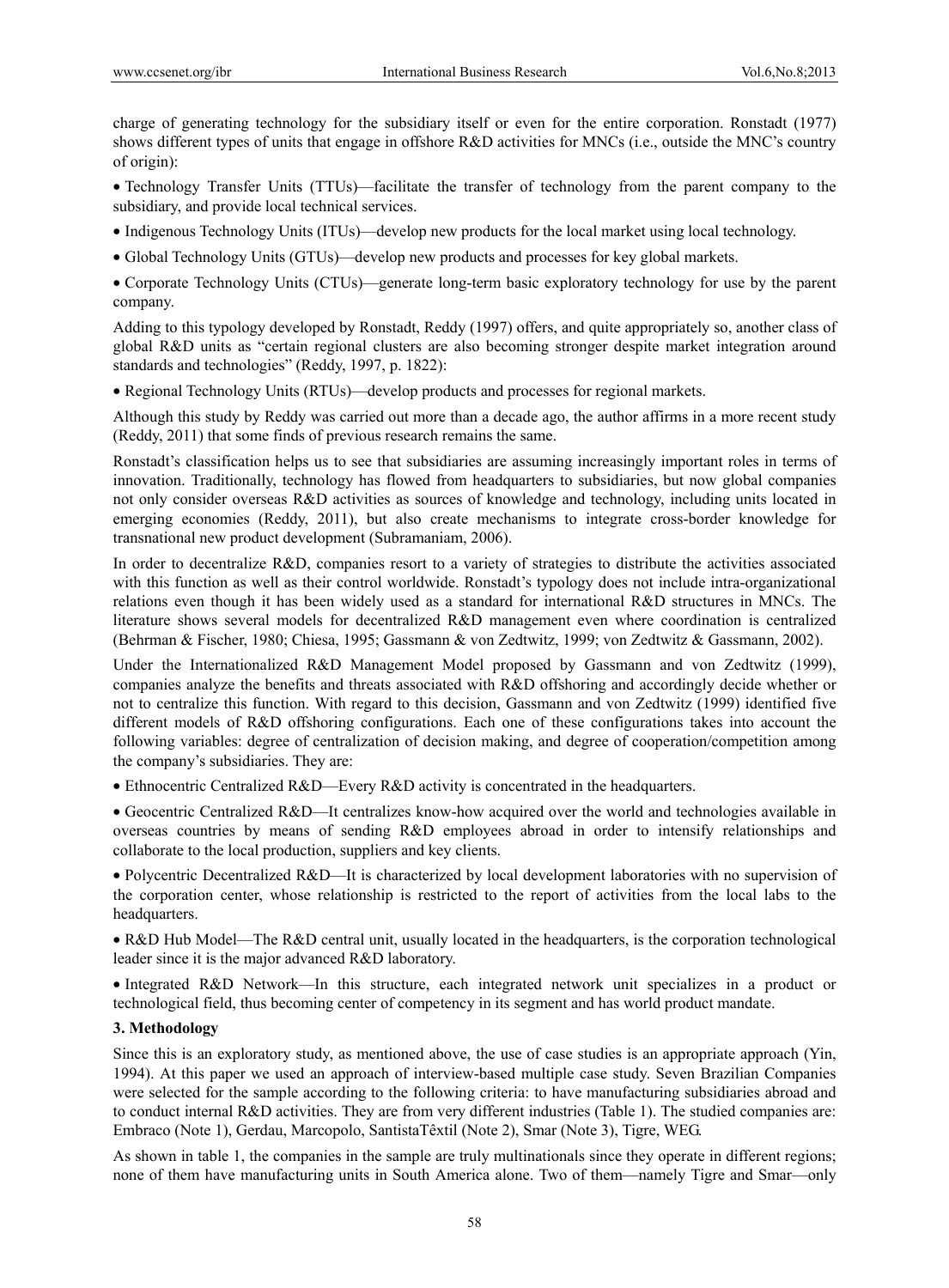have plants in the Americas, but both do business in the United States, which is distant from Brazil in terms of psychic distance, "defined as factors that make it difficult to understand foreign environments" (Johanson and Vahlne, 2009, p. 1412), characterizing an international—and not only regional-performance. Gerdau has approximately twentytransformation plants, over twentysteel mills and four steel cutting and bending units offshore—in Latin America, the United States and Europe. Marcopolo operates globally through production facilities in four continents. Embraco has manufacturing units in the United States, Europe and China.

Triangulation is important to improve the validity of data collected. Although the process of triangulation in social sciences, since its origin with Campbell and Fiske (1959), usually refers to the use of multiple methods-mainly linking qualitative and quantitative studies (Jick, 1979), it allows researchers both to compare and contrast different sources of findings (Yeung, 1995). Thus, the data—both primary and secondary—used in this study are from different sources, and they were collected between the years 2007 and 2008.

| Company     | <b>Industry Specification and products</b>                                           | Main manufacturing units                 | <b>Foundation</b> | First FDI <sup>*</sup> |
|-------------|--------------------------------------------------------------------------------------|------------------------------------------|-------------------|------------------------|
| Embraco     | Electrical-electronic for cooling solutions, hermetic Italy, China, Slovakia, Mexico |                                          |                   |                        |
| (Whirlpool) | compressors, condensers and evaporators                                              |                                          | 1971              | 1994                   |
| Gerdau      | Long carbon steel, long specialty steel, flat steel,                                 | Uruguai, Canada, Argentina, Chile,       |                   |                        |
|             | and cast parts                                                                       | USA, Colombia, Peru, Spain               | 1902              | 1980                   |
| Marcopolo   | Bus-body manufacturer (heavy and light vehicles)                                     | China, India, Colombia, Mexico,          |                   |                        |
|             |                                                                                      | South Africa, Egypt, Argentina           | 1949              | 1991                   |
|             | Santista/Tavex Textile production (denim, flats and workwear                         | Argentina, Chile, Spain, Morocco,        |                   |                        |
|             |                                                                                      | Mexico                                   | 1929              | 1994                   |
| Smar        | Electronic and automation                                                            | USA (Nova York and Houston)              |                   |                        |
|             |                                                                                      |                                          | 1974              | 1989                   |
| Tigre       | Construction (pipes, fittings and accessories.)                                      | Colombia, Uruguai, Peru, Equador         |                   |                        |
|             |                                                                                      | Paraguai, Chile, Argentina, Bolívia 1941 |                   | 1977                   |
|             |                                                                                      | andUSA                                   |                   |                        |
| <b>WEG</b>  | Electric motors, variable frequency drives, soft Argentina, México, Portugal e China |                                          |                   |                        |
|             | controls, panels, transformers, and generators                                       |                                          | 1961              | 2000                   |

| Table 1. Studied Brazilian multinational companies (actualized in 2011) |  |  |  |
|-------------------------------------------------------------------------|--|--|--|
|-------------------------------------------------------------------------|--|--|--|

Note: \* Foreign Direct Investment in operations.

In order to analyze the internationalization of R&D activities by the aforementioned multinationals, we obtained primary data via interviews with their representatives both from the areas of internationalization and technological innovation. In each of the studied companies we interviewed at least one executive (director or manager) from the R&D area (or equivalent) and one executive from the internationalization sector (or equivalent). These interviews were conducted with a semi structured questionnaire which addresses specific issues to collect data that compose the variables listed in Table 2.

|  |  | Table 2. Variables considered in the analysis |  |  |  |
|--|--|-----------------------------------------------|--|--|--|
|--|--|-----------------------------------------------|--|--|--|

| <b>Specific</b><br>issue<br>on | <b>Variables</b>                                                                  | <b>References</b>           |
|--------------------------------|-----------------------------------------------------------------------------------|-----------------------------|
| <b>International R&amp;D</b>   |                                                                                   |                             |
| Driving forces                 | Market-driven (market access / support for local demand / adaptation to local     | Florida (1997)              |
|                                | market)                                                                           | von Zedtwitz and Gassmann   |
|                                | Technology-driven (administrative heritage / qualified labor / Technology access) | (2002)                      |
| Roles of subsidiaries          | Local competences (High / Low)                                                    | Ferdows (1997)              |
|                                | Strategic Reasons for local choice (low cost / knowledge access / proximity to    | Bartlett and Ghoshal (1986) |
|                                | market)                                                                           |                             |
| R&D Management                 | Subsidiary capacity for developing / transferring technologies or products        | Ronstadt (1977)             |
|                                | Geographic scope of product developed: local, regional, global                    | Reddy (1997)                |
|                                | Centralization of decision making                                                 | Gassmann and von Zedtwitz   |
|                                | Existence of cooperation and competition amongsubsidiaries                        | (1999)                      |

The sources of secondary data included: news, scientific articles and companies' reports that provided data on the internationalization process of these multinationals. Where permission was granted, the authors also collected documents or data belonging to such organizations: reports, contracts, plans, internal metrics/goals, and other.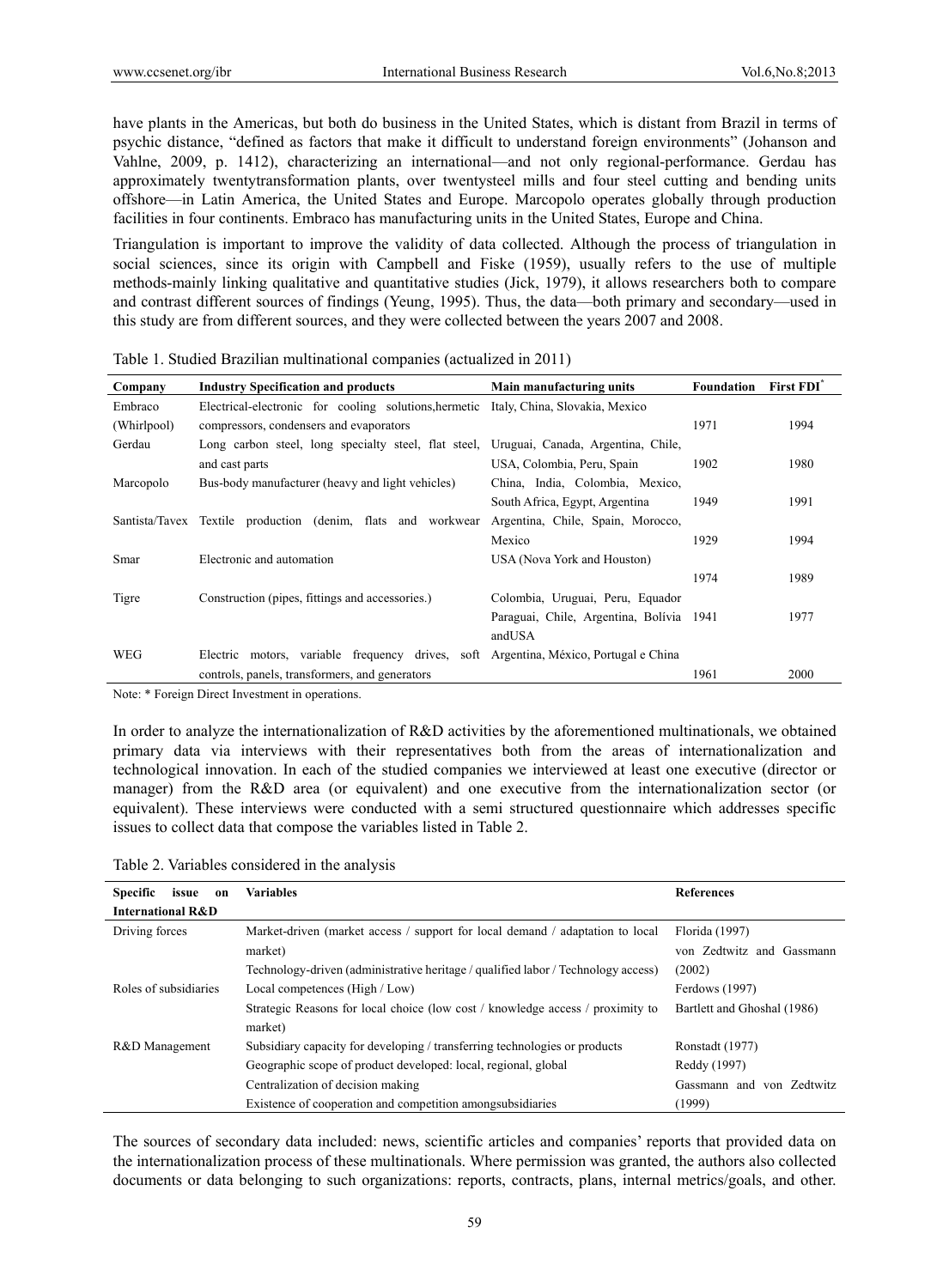This is important to ensure triangulation in order to check information mentioned in interviews (Ghauri, 2004). As the purpose of this study was to analyze the R&D function within the selected companies as well as its internationalization, we looked into the following: structure of the R&D function, its installations, how product development activities are conducted by each company in Brazil and, finally, how they are carried out abroad.

The determinant variables used to answer the questions raised in this research project were defined by reference to the literature on R&D internationalization (Table 2) as regards the specific issues contemplated in this study: the driving forces, roles of subsidiaries and R&D management internationally.

# **4. Results and Discussion**

# *4.1 Driving Forces for Internationalization of R&D in BMNCs*

Considering the studied BMNCs, we were able to see the two types of factors influencing the internationalization of their R&D activities: technology and market-oriented as showed in table 3. It should be noted that Product Development is what they internationalize, basically; research remains in the headquarters in Brazil. This finding is consistent with the work by von Zedtwitz and Gassmann (2002), who state that only corporations abounding in resources can actually opt for offshoring research (R) and development (D) simultaneously. Usually, the internationalization of R&D occurs at different points in time, one after the other. Alternatively, only one of them is globalized.

Most of studied companies do not supply directly to final consumer, thus some market-driven factors, like monitoring of local markets needs, are lightly observed since they are based on a B2B relationship. However, in general, companies use foreign production sites as provider of new market needs and customer feedback, similar to the observed by von Zedtwitz and Gassmann (2002). On the other hand, adaptation of products to local markets is frequently observed as factor that led the BMNCs to internationalize R&D. This factor was mentioned by all companies, but strongly pointed by WEG, Embraco and Marcopolo.

WEG do not only customizes products to meet local demand but also adapts them in order to comply with local/regional standards. The company maintains an R&D unit in Europe (Portugal) because the products marketed there must be certified by EU laboratories. Instead of developing products in Brazil and shipping them to Europe for certification, WEG has entrusted the responsibility for adapting, manufacturing and certifying them from its Portuguese subsidiary. Embraco has, with regard to technologies already dominated by the company, granted autonomy to its subsidiaries to adapt and customize products and manufacturing processes according to the characteristics of local plants and markets. The company has opted for decentralization because it needs to operate closer to the customer and respond more quickly, and this means identifying customer needs, translating them into projects and implementing these in a shorter time period than it would be possible if development were centralized. Marcopolo claims that subsidiary participation—when a project or product requires customization to the business market—shortens its local lead time. It established a development-engineering unit in Portugal because that market, in addition to reporting very small sales volumes, demands a product that is very different from the ones made by the parent company.

Besides using their foreign R&D subsidiaries to improve and let faster attendance to market needs, BMNCs also consider technology-driven factors when internationalizing R&D. One of these factors is development of partnerships with local suppliers to product or technology development. For instance, Gerdau maintains cooperation with automakers or auto parts suppliers in Europe for the purpose of developing and supplying specialty products (special steel for some specific industry, as the automotive) through the R&D center that was incorporated upon the acquisition of a company in Spain (Sidenor). Gerdau also uses the unit in Spain and its expertise to monitor and to access the development of technology by partners and suppliers. Embraco has a similar strategy, and also benefits from its subsidiary and local partners to monitor technology development. Another reason Embraco offshores R&D activities is searching for specialized labor. China received its investments due to the large number of engineering graduates and post-graduates entering the job market every year.

Acquisition of offshore units that already included technology development capabilities (administrative heritage or path) is usually considered by BMNCs. Gerdau incorporated a R&D department with approximately 30 employees upon the acquisition of a manufacturing plant in Spain. Marcopolo, in a joint venture in Colombia (with Fanalca), kept the development-engineering department for the purpose of designing new products due to its local partner technological competences.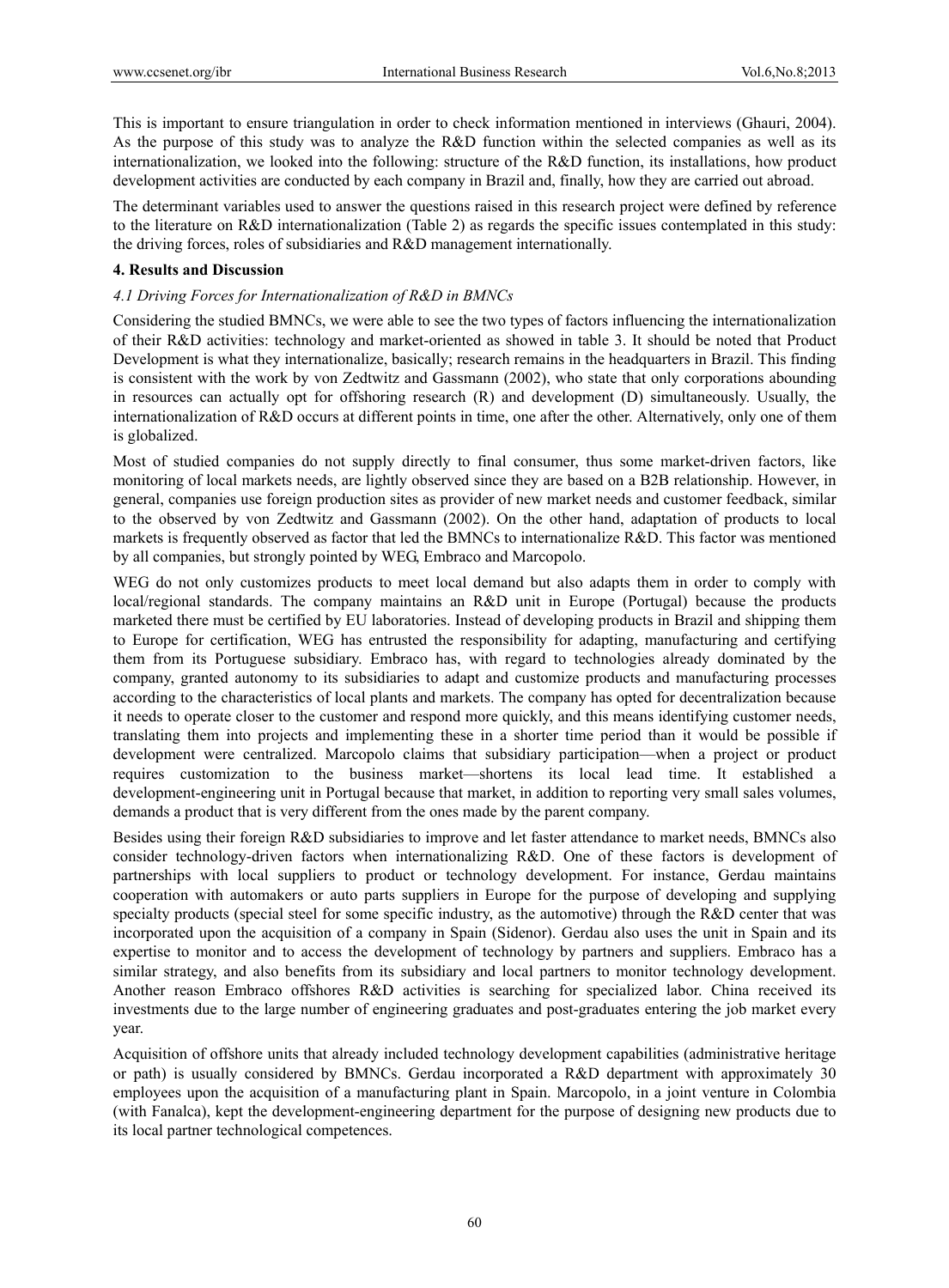| <b>Driving Forces</b> | <b>Main factors for BMNCs</b>                              |
|-----------------------|------------------------------------------------------------|
| Market-driven         | Monitoring (corporative) client needs                      |
|                       | Adaptation to satisfy local requirements                   |
|                       | Attend to local/regional standards or certifications       |
|                       | Answer to local specific niche of market                   |
| Technology-driven     | Technology access though supply chain network              |
|                       | Searching for qualified labor                              |
|                       | Acquisition of foreign company with technology competences |

#### Table 3. Main driving forces for internationalizing R&D in BMNCs

#### *4.2 Role of Foreign Subsidiaries*

In order to determine the strategic role played by MNCs subsidiaries, were analyzed the reasons for country´s choice and the site competences, two dimensions considered in typologies by Bartlett and Ghoshal (1986) and Ferdows (1997). Thus we classified the choice of offshore location in any specific country according to its interest in access to: low-cost production, skills and knowledge, proximity to market. With regard to unit competences, we used information collected on product (or technology, in few cases) development analysis. Units that developed their products to attend to company needs according to its strategic reason were considered high-competence units; conversely, if product (or technology) development was not a determinant characteristic for that subsidiary, then it were regarded as low-competence unit. This study analyzed 26 manufacturing units, most of which have competencies that can be improved so they may contribute more to their parent companies' international network.

On the whole, market proximity was the main reason for the choice of subsidiaries location. However, there are units whose strategic reason for site choice was access to skills and knowledge. Access to low cost operations is also a strategic factor for locating subsidiaries related to R&D.

More important than classify subsidiaries' roles was to identify a movement of BMNCs very similar to DMNCs, with development of strategies and local competences in an integrated global perspective. To illustrate what we found out into the companies, table 4 presents a summary of identified roles for them.

Smar has two offshore units, both located in the United States. These units are managed independently from their parent company in Brazil and play an important role in providing access to the knowledge available in that country and creating products or technologies for the corporation. In WEG's case, there are six plants dedicated to produce for the local market and one unit which has its own process engineering and products for the local market; the subsidiary in Portugal ranks higher in competence than the other units because it already manufacture explosion-proof products, which is a differential useful for final stages of product development process (or tests). Of Gerdau's several plants, the one analyzed in this study was the plant in Spain, which makes specialty steels, business unit cited by company as the most dependent of technology innovation. It is installed in a high-competence region and the strategy behind this choice of location was the company's desire to gain a strong foothold in the specialty steels business, mainly for the automotive industry, in which case it needed to gain access to the skills and knowledge available in that area. Acquired towards the end of 2006, this plant can manufacture specialty steel products; in addition, it has partnered up with European institutions for the development of automotive products.

Marcopolo runs five manufacturing units, three of which can be described as serving local market. The other two (in Portugal and Colombia) have high competence in process engineering and product development/adaptation but they operate without any coordination from the parent company, so they are mainly dedicated to local market.

Notwithstanding, Santista's case is slightly more complex because its relationship with the Spanish company Tavex, which dates back to 2006, changed the group's global configuration. The Brazilian business groups Camargo Corrêa and São Paulo Alpargatas had a total shareholding of 81.6% in Santista. Then, they sold their total interest to Spanish Tavex Algonodera, and the resulting company became Tavex Group. Following the integration in July 2007, Camargo Corrêa and São Paulo Alpargatas held between them 52% of the shares in Tavex; 42% are in the hands of Spanish equity funds, and the remaining 6% remain with companies belonging to Brazilian Companies.

As a result, the Brazilian subsidiary (former headquarters), which runs an R&D center in São Paulo, has become one more unit within the group. This R&D center is responsible for the activities of several plants in Brazil and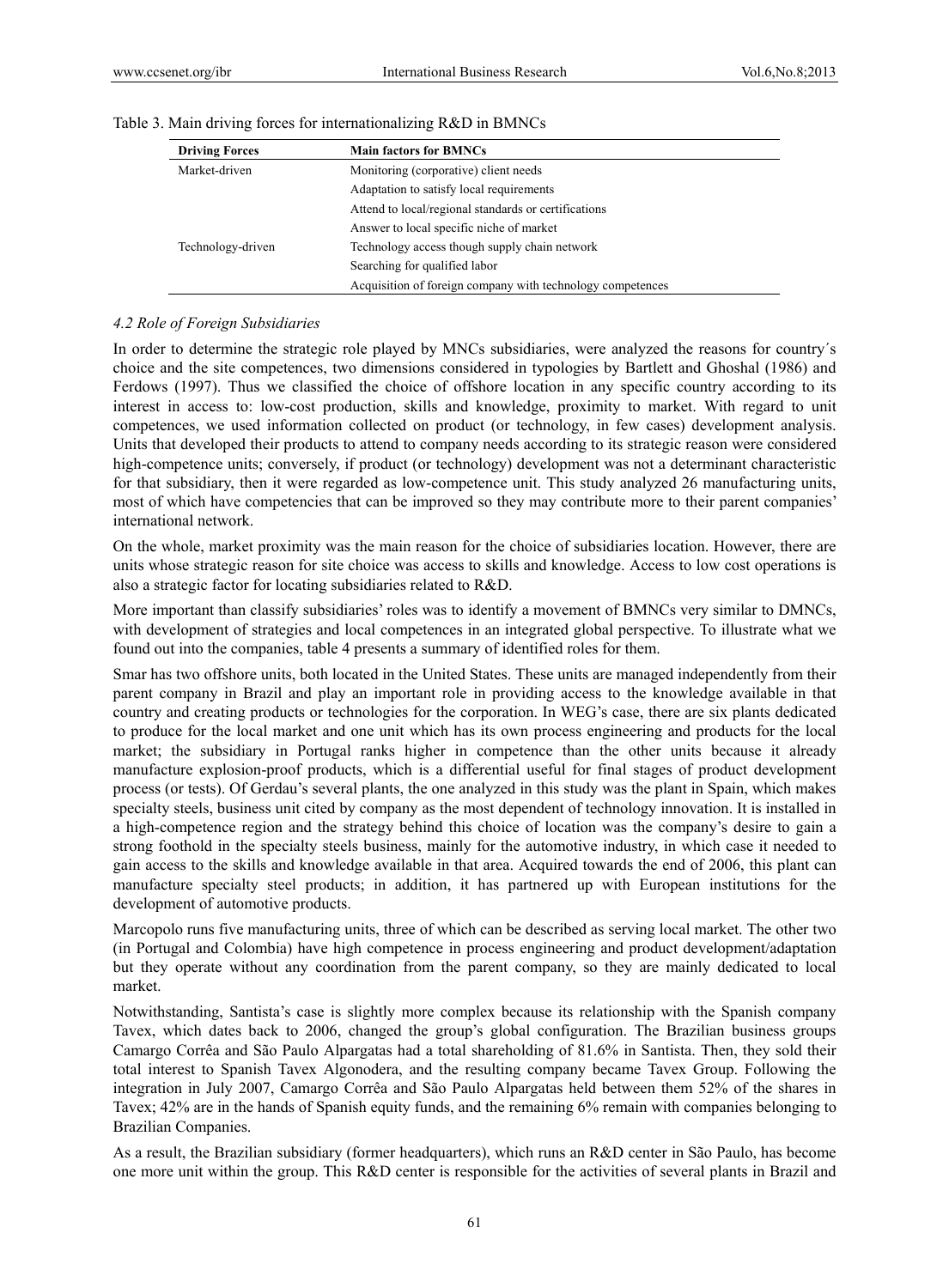to the offshore units in Argentina and Chile. However, Tavex Group's operations are distributed regionally (South America, Europe, and North America), and its R&D activities are centralized in three countries—Brazil, Spain, and Mexico—one in each region. Both the research center in São Paulo and the future R&D facilities in Mexico should report hierarchically to Spain, where the company's head office is now located. Thus, from the perspective of Tavex Group, these three countries have units with high competences in strategic sites to access specific knowledge. Additionally, it is important to note that Tavex Group has opted for a regional division of research centers, whereby Europe is responsible for research in the Jeanswear segment, and South America for the Sportswear and Workwear segments.

This analysis of considered companies describes paths that can lead subsidiaries of BMNCs to more complex strategic roles, as pointed by literature (Asmussen, Pedersen, & Dhanaraj, 2009; Birkinshaw, Hood, & Jonsson, 1998). This can be achieved by improving their competence and focusing on intangible assets, such as the possibility of learning with suppliers, customers and competitors, the development of research centers, and the ability to attract talents globally. These paths can be used to analyze changes in strategies and plant competence, which in turn allows parent companies to understand their dynamics and, consequently, decide whether or not to build a new R&D center where the plant is located.

Table 4. Role of subsidiaries related to product or technology development

| Company          | <b>Strategic Roles observed for foreign subsidiaries</b>                                                        |
|------------------|-----------------------------------------------------------------------------------------------------------------|
| <b>EMBRACO</b>   | High competence to access local skills or knowledge, creating new products and technologies for the corporation |
| <b>GERDAU</b>    | High competence to access local skills or knowledge to the entire corporation                                   |
|                  | High competence for producing to local market needs                                                             |
| <b>TIGRE</b>     | No subsidiary related to product or technology development                                                      |
| <b>MARCOPOLO</b> | High competence for producing to local market needs                                                             |
| <b>SMAR</b>      | High competence to access local skills or knowledge, creating new products and technologies for the corporation |
| <b>WEG</b>       | High competence for producing to local market needs                                                             |
| SANTISTA/TAVEX   | High competence to access local skills or knowledge, creating new products and technologies for the corporation |
|                  | High competence for producing to local market needs                                                             |

#### *4.3 Coordination of International R&D*

This section shows that BMNCs present characteristics of global R&D coordination that are similar to the stated by literature. Companies determine roles for their offshoring units and coordinate them according to their stage of R&D internationalization. For this, it is compared the research results with two theoretical models derived from the literature: (i) Ronsdatd model (with Reddy's addendum), which characterizes offshore R&D units; and (ii) Gassmann and von Zedtwitz's, which describes different types of R&D management.

4.3.1 Types of Offshore R&D Units—the Rosntadt (and Reddy Addendum) Model

This model analyzes the offshore units of companies according to the types of activities that they perform. In order to classify the case studies, we took into account characteristics of the product development activities carried out by the said units. First, we analyzed each subsidiary to determine whether they were capable of developing technologies and new products for use by the headquarters or merely operated as units for technology transfer. Then, we gauged the geographic impact of the technology developed by such units, i.e., the importance of their product development activities for local, regional or global markets.

Smar's subsidiaries in USA were both classified as global and corporate technology units because, in addition to developing products for the global market, they generate long-term basic technology for corporate use. Gerdau's affiliate in Spain develops products and processes for most of its markets in one of its business unit (specialty steel), and has competencies of its own that are exploited by the parent company. It was therefore characterized as global and corporate technology unit.

Marcopolo's two offshore units that have their own product development capabilities were classified as indigenous technology units, while the remaining subsidiaries were classified as technology transfer units. WEG's plant in Portugal was classified as a regional and corporate technology unit because, in addition to manufacturing explosion-proof products for the European market, it develops this kind of product and transfers the related competencies to the parent company. The remaining subsidiaries were classified as technology transfer units.

With regard to Tigre, all the units were classified as technology transfer units as they are basically used to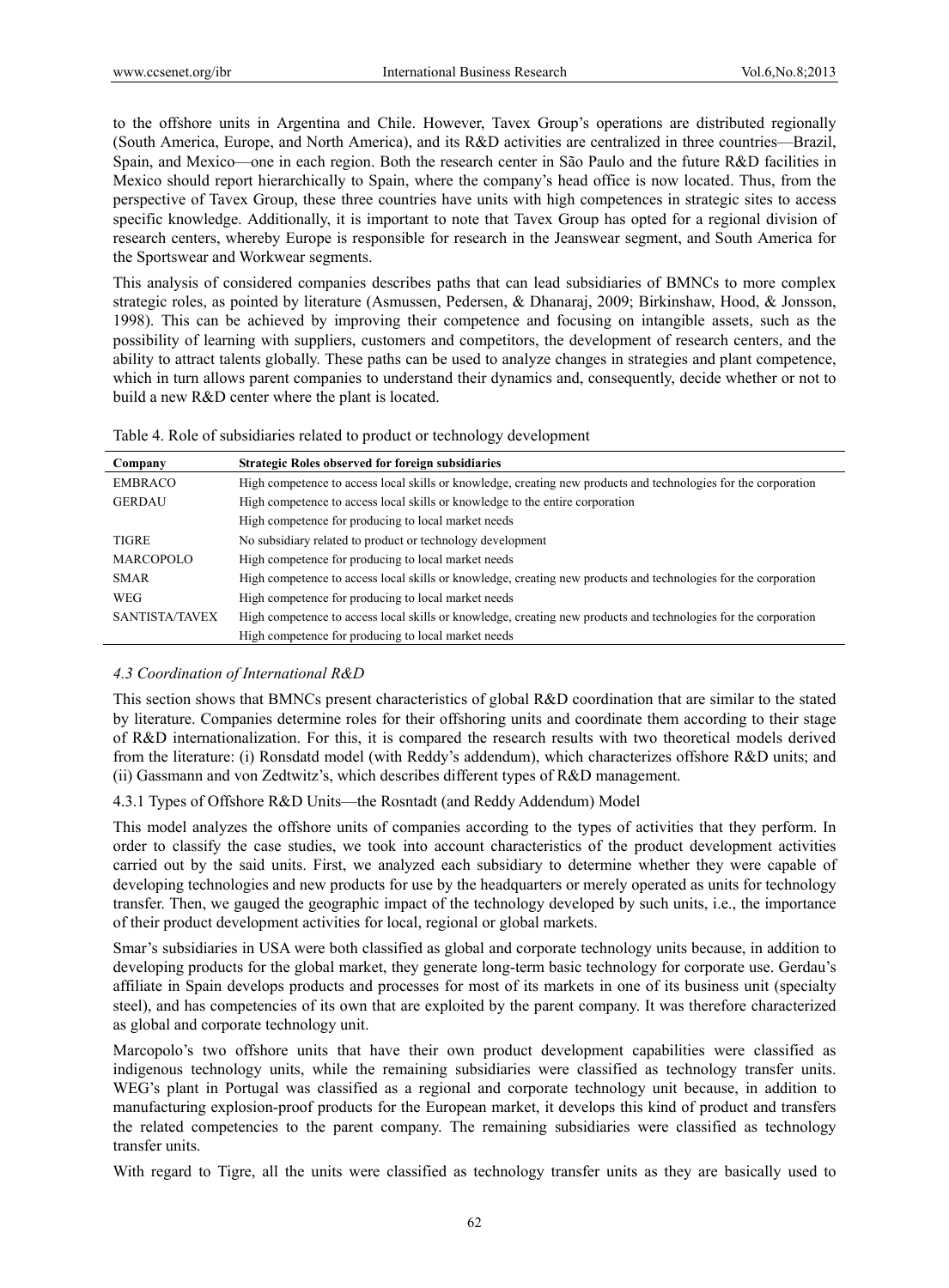transfer technology from the parent company to the subsidiaries, especially in what concerns to processes technology. As for Embraco, the Italian subsidiary is a global technology unit while the one in Slovakia can be regarded as a regional technology unit. Finally, the plant in China is a regional technology unit that may become a global and corporate technology unit as the company plans to expand the R&D function there.

Although Ronstadt and Reddy produced together a classification comprising five types of units, we identified subsidiaries that embody the attributes of more than one type. For instance, Gerdau's unit in Spain not only generates long-term basic technology for the parent company but also develops products and processes for most of its markets, because it deals with recently acquired knowledge that is being internalized.

Another finding in this research is that the classification of units may change over time, as pointed out in the literature (Bouquet & Birkinshaw, 2008). Thus, a unit doing development to local purposes today may be assigned new activities that lead to product development for global markets. Conversely, a subsidiary may cease to perform certain activities and thereby have its strategic focus changed.

4.3.2 Gassmann and von Zedtwitz' Internationalized R&D Management Model

Of the studied BMNCs, Smar and Embraco were the only companies that, in addition to locate globally their manufacturing activities, also internationalized product development intentionally (according to a strategic corporate plan). Smar's foreign subsidiaries showed a high degree of autonomy vis-à-vis the parent company, dominant product R&D and a low level of coordination across the units, which would characterize the configuration adopted as an extreme case of polycentric decentralization.

Embraco shows two R&D configurations: one for the development of company-dominated technology, and another for new (not yet dominated) technology. In the first case, the offshore units are free to engage in product development activities with very little coordination from the parent company because the purpose there is to streamline products and processes for local markets. This configuration could therefore be described as polycentric decentralized. With regard to technologies not yet dominated by Embraco, however, R&D is almost entirely conducted by the parent company in Brazil. The purpose here is to allow the organization to internalize the knowledge first. Once the technology has been mastered, it is then internationalized to the manufacturing units. Thus, this configuration was regarded as R&D Hub Model.

Santista/Tavex, with its structure for division of competency centers in its segment (Jeanswear, Sportswear and Workwear), have a management configuration which is similar to integrated R&D Network.

For WEG, Marcopolo and Gerdau, it was acquisition of manufacturing units abroad that provided them with international product development facilities, not having R&D offshoring as a corporation proposes. WEG's subsidiary in Portugal operates under a decentralized management model, but its activities are coordinated by the parent company. The R&D performed by this unit is specific to a type of product commercialized in Europe; all other R&D activities remain in the hands of the headquarters in Brazil. With respect to Marcopolo, the units in Portugal and Colombia are decentralized to the extent that they operate independently from their parent company when it comes to developing products for the local market. The remaining R&D is entirely conducted by the parent company. Gerdau's subsidiary in Spain integrated to the company's R&D activities recently, could therefore be regarded as similar to geocentric centralized. Finally, Tigre was the only company in this study whose product development is totally concentrated in the hands of the parent company.As a result, we have different strategies in these four companies with ethnocentric centralized being the most usual product development model, with some variations as attempts at a more internationalized R&D.

# *4.4 Final Discussion*

In order to close discussion of findings according to the propositions of this paper, the results presented above are summarized here.

Existence of overseas R&D (proposition 1): The studied cases show that research is still conducted by the headquarters in most cases, while development is internationalized, albeit not on a large scale as commercial and production activities. Offshoring occurred in new plants (Embraco, Smar), in acquired plants (Embraco, WEG, Marcopolo, Gerdau) and in plants resulting from joint ventures (Marcopolo, Santista). The globalized portion of their R&D activities is still small in most of the cases.

Motivation for R&D internationalization (proposition 2): On the whole, the studied companies internationalized development of their product in order to adapt them to regional/local market needs or to regulations requirements (WEG, Marcopolo, Embraco, Gerdau, Smar), and also for the purpose of gaining rapid access to specific resources (Smar).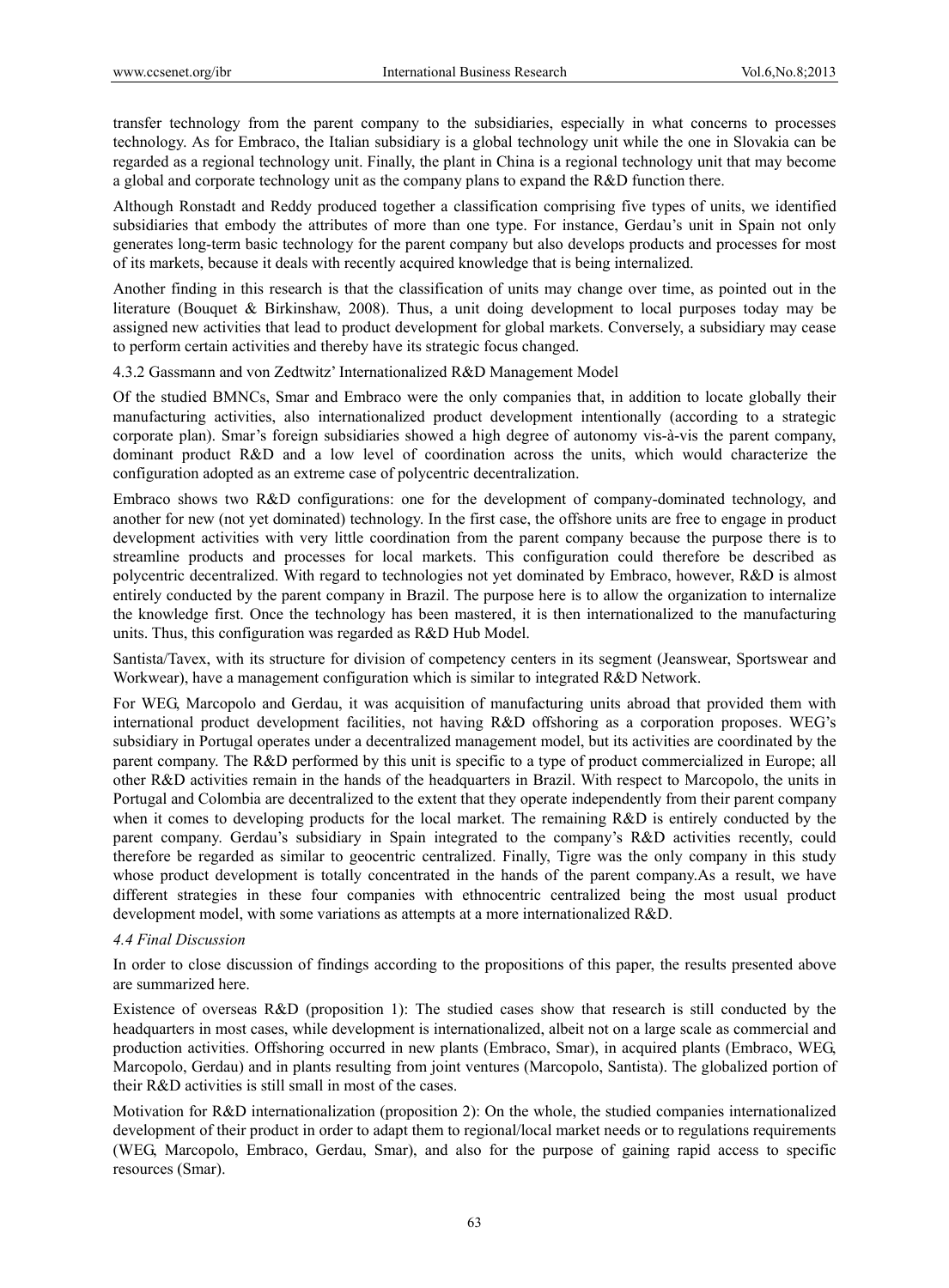The BMNCs studied here indicated that the development of proprietary technology was also a decisive factor behind internationalization. Embraco and WEG claimed to have signed contracts with competitors to acquire technology for the ultimate purpose of developing products of higher quality. In other words, these companies attempted, from the very beginning, to monitor the overseas technology environment. Many of the technological competencies were found abroad and internalized by these companies, which then perfected them until they were able to develop their own. Thus, one might speculate that initially these companies expanded internationally in order to acquire a body of required technical knowledge, and subsequently internalized the said competencies in their home countries.

International R&D characteristics (proposition 3): We may prove the proposition 3, that international R&D in BMNCs has similar characteristics of what we find in existent literature, i.e., it is similar to international R&D in DMNCs. And besides, R&D internationalization processes in BMNCs are also similar to the EMNCs, for instance we found out that R&D subsidiaries of BMNCs are located in both developing and developed countries, as affirmed by von Zedtwitz (2005) for EMNCs. For the studied companies, although subsidiaries located in developed economies, mostly Western Europe, have a higher added value unit for developing products, there are some R&D structures in developing countries which are important as technology income post (like China and Colombia).

Regarding the management of international R&D, the studied companies, except for Smar and Embraco, have settings similar R&D, centralizing most R&D in the headquarters and having a few (or none) technology development units abroad. Smar has set up their R&D units independently of the headquarters, which is counterproductive in accordance to the literature (Chiesa, 2000; von Zedtwitz & Gassmann, 2002), because this can result in duplication of work and unnecessary increase in costs of coordination. In the case of Embraco, the company's division in dominated-technology and not-dominated-technology proved to be an interesting approach to the management of technological innovations. This company centralizes R&D activities for not-dominated-technologies at the same time that it establishes mechanisms for transferring this technology, when dominated, to foreign subsidiaries. It allows dissemination of knowledge throughout the organization and enables that further developments of this technology are also carried out abroad.

# **5. Conclusion**

This paper presented a study about internationalized R&D in Brazilian multinational companies. Corroborating the literature, we found out that BMNCs, even still in the initial stages, have internationalized its product development considering the two most important reasons for the internationalization of R&D of MNC from developed countries (Florida, 1997), which are market-driven and technology-driven.

Another conclusion from this study is that BMNCs internationalization of R&D is performed similarly to DMCNs. It includes the roles of foreign subsidiaries, which are determined by studied companies the same way as DMNCs determine specific contributions of affiliates for integrating a global corporative network. Finally, management of global R&D also follows established rules observed in the literature.

These finds are additional evidences to what achieved by Wu (2007) in the study with Taiwanese companies, showing that "firms in developing countries appear to follow a similar path towards the globalization of R&D activities" (Wu, 2007, p. 308).

Considering this reality, it arises the question whether companies from emerging countries that recently have been globalized (the called late movers) may follow, some decades later, the same steps to consolidate MNC in terms of R&D internationalization. The answer is positive for the Brazilian cases here analyzed, but it requires additional research to achieve further conclusions.

It is worth to highlight that the limitations of this research are inherent in the methodology employed as the results obtained from case studies do not lend themselves to generalization. Each one of the BMNCs has its own history; the decisions made by their management led them to different and often unique situations. However, results of deep analysis of companies were important to understand some of questions never before explored within academic research proposes. Thus, although limited to a few Brazilian MNCs, the contribution of the conducted study is to shed lights on R&D internationalization by emerging countries.

# **References**

- Ambos, B. (2005). Foreign direct investment in industrial research and development: A study of German MNCs. *Research Policy, 34*, 395-410. http://dx.doi.org/10.1016/j.respol.2005.01.016
- Asmussen, C. G., Pedersen, T., & Dhanaraj, C. (2009). Host-country environment and subsidiary competence: Extending the diamond network model. *Journal of International Business Studies, 40*, 42-57.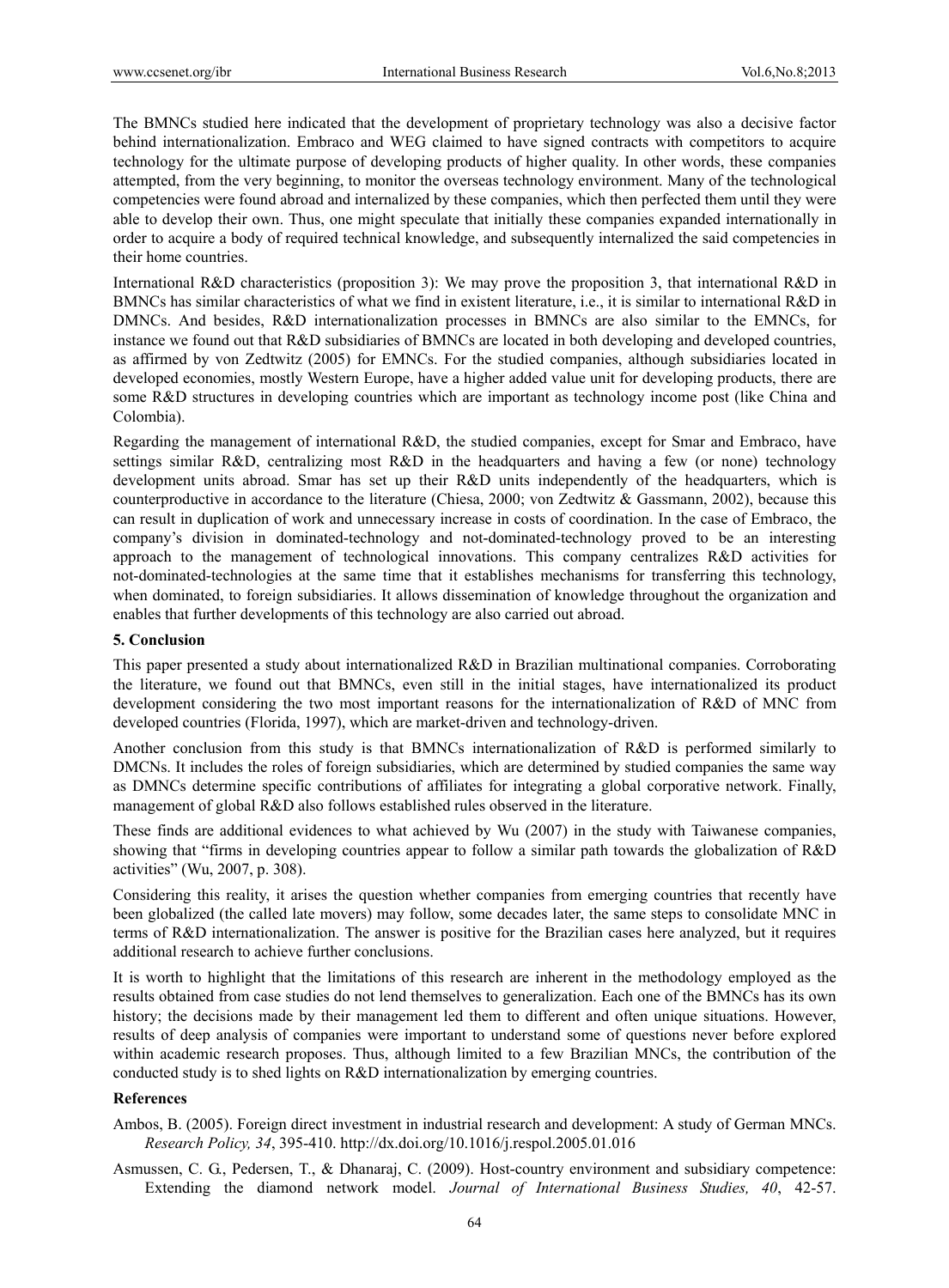http://dx.doi.org/10.1057/palgrave.jibs.8400420

- Bartlett, C. A., & Ghoshal, S. (1986, November/December). Tap your subsidiaries for global reach. *Harvard Business Review*, 87-94.
- Behrman, J. N., & Fischer, W. (1980). *Overseas R&D activities of transnational companies*. Cambridge, MA: Gunn & Hain.
- Bertrand, O. (2009). Effects of foreign acquisitions on R&D activity: Evidence from firm-level data for France. *Research Policy, 38*, 1021-1031. http://dx.doi.org/10.1016/j.respol.2009.03.001
- Birkinshaw, J. (1996). How multinational subsidiary are gained and lost. *Journal of International Business Studies, 27*, 467-495.
- Birkinshaw, J., Hood, N., & Jonsson, S. (1998). Building firm-specific advantages in multinational corporations: The role of subsidiary initiative. *Strategic Management Journal, 19*, 221-241. http://dx.doi.org/10.1002/(SICI)1097-0266(199803)19:3<221::AID-SMJ948>3.0.CO;2-P
- Blanc, H., & Sierra, C. (1999). The internationalisation of R&D by multinationals: A trade of between external and internal proximity. *Cambridge Journal of Economics, 23*, 187-206. http://dx.doi.org/10.1093/cje/23.2.187
- Boehe, D. M. (2007). Product development in MNC subsidiaries: Local linkages and global interdependencies. *Journal of International Management, 13*, 488-512. http://dx.doi.org/10.1016/j.intman.2007.08.002
- Bouquet, C., & Birkinshaw, J. M. (2008). Managing power in the multinational corporation: How low-power actors gain influence. *Journal of Management, 34*, 477-508. http://dx.doi.org/10.1177/0149206308316062
- Campbell, D. T., & Fiske, D. W. (1959). Convergent and Discriminant Validation by Multitrait Multimethod Matrix. *Psychological Bulletin*, *56*, 81-105.
- Cantwell, J. (1992). The internationalization of technological activity and its implications for competitiveness. In O. Granstrand, L. Hakanon, & S. Sjolander (Eds.). *Technology management and international business: Internationalization of R&D and technology* (pp. 75-95). Sussex, England: John Wiley & Sons.
- Chen, Y. (2008). Why do multinational corporations locate their advanced R&D centres in Beijing? *Journal of Development Studies, 44*, 622-644. http://dx.doi.org/10.1080/00220380802009092
- Chiesa, V. (1995). Globalizing R&D around centers of excellence. *Long Range Planning, 28*(6), 19-28.
- Chiesa, V. (2000). Global R&D project management and organization: A taxonomy. *Journal of Product Innovation Management, 17*, 341-359. http://dx.doi.org/10.1016/S0737-6782(00)00049-7
- Doz, Y. L., Santos, J., & Williamson, P. (2001). *From global to metanational: How companies win in the knowledge economy*. Boston, MA: Harvard Business School Press.
- Dunning, J. H. (1988). The Eclectic Paradigm of International Production: A Restatement and Some Possible Extensions. *Journal of International Business Studies*, *19*, 1-31. http://dx.doi.org/ 10.1057/palgrave.jibs.8490372
- Edler, J. (2008). Creative internationalization: Widening the perspectives on analysis and policy regarding international R&D activities. *Journal of Technology Transfer, 33*, 337-352. http://dx.doi.org/10.1007/s10961-007-9051-1
- Ferdows, K. (1997). Making the most of foreign factories. *Harvard Business Review, 75*, 73-88.
- Filippaios, F., Papanastassiou, M., Pearce, R., & Rama, R. (2009). New forms of organisation and R&D internationalisation among the world's 100 largest food and beverages multinationals. *Research Policy, 38*, 1032-1043. http://dx.doi.org/10.1016/j.respol.2009.01.024
- Florida, R. (1997). The globalization of R&D: Results of a survey of foreign-affiliated R&D laboratories in the USA. *Research Policy, 26*, 85-103. http://dx.doi.org/10.1016/S0048-7333(97)00004-8
- Frost, T., Birkinshaw, J. M., & Ensign, P. C. (2002). Centers of excellence in multinational corporations. *Strategic Management Journal, 23*, 997-1018. http://dx.doi.org/10.1002/smj.273
- Galina, S. V. R. (2011). R&D Internationalization as Mechanism of Innovation in Global Enterprises: A Brazilian Case Study In. *Technological, Managerial and Organizational Core Competencies: Dynamic Innovation Sustainable Development* (pp. 619-638). New York, USA: IGI Global.
- Galina, S. V. R., Sbragia, R., & Plonski, G. A. (2005). R&D in the telecom industry in Brazil: Some indicators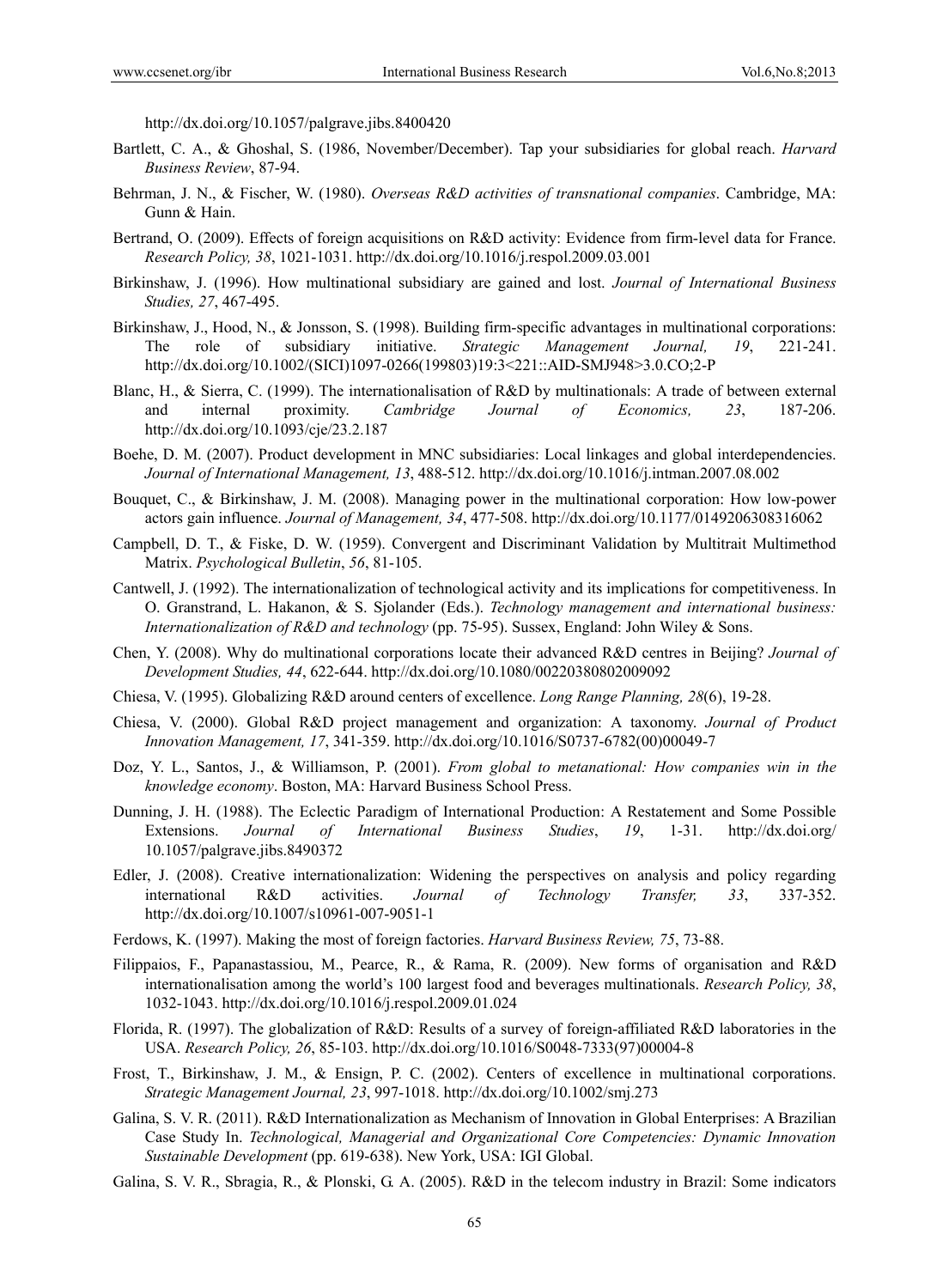involving large transnational companies. *Innovation: Management, Policy & Practice, 7*, 298-309.

- Gammeltoft, P. (2006). Internationalisation of R&D: Trends, drivers and managerial challenges. *International Journal of Technology and Globalisation, 2*, 177-199. http://dx.doi.org/10.1504/IJTG.2006.009133
- Gassmann, O., & von Zedtwitz, M. (1999). New concepts and trends in international R&D organization. *Research Policy, 28*, 231-250. http://dx.doi.org/10.1016/S0048-7333(98)00114-0
- Gerybadze, A., & Reger, G. (1999). Globalization of R&D: Recent changes in the management of innovation in transnational corporations. *Research Policy, 28*, 251-274. http://dx.doi.org/10.1016/S0048-7333(98)00111-5
- Ghauri, P. (2004). Designing and conducting case studies in international business research. In R. Marschan-Piekkari & C. Welch (Eds.), *Handbook of qualitative research methods for international business* (pp. 109-124). Cheltenham, England: Edward Elgar.
- Inzelt, A. (2000). Foreign direct investment in R&D: Skin-deep and soul-deep cooperation. *Science and Public Policy, 27*, 241-251. http://dx.doi.org/10.3152/147154300781781913
- Jick, T. D. (1979). Mixing qualitative and quantitative methods: Triangulation in action. *Administrative Science Quarterly, 24*, 602-611. http://dx.doi.org/10.2307/2392366
- Johanson, J., & Vahlne, J. E. (2009). The Uppsala internationalization process model revisited: From liability of foreignness to liability of outsidership. *Journal of International Business Studies*, *40*, 1411-1431. http://dx.doi.org/10.1057/jibs.2009.24
- Kuemmerle, W. (1997). Building effective R&D capabilities abroad. *Harvard Business Review, 75*, 61-69.
- Le Bas, C., & Patel, P. (2005). Does internationalization of technology determine technological diversification in large firms? *SPRU Electronic Working Paper Series*, No. 128. Brighton, England: SPRU.
- Li, J., & Kozhikode, K. (2009). Developing new innovation models: Shifts in the innovation landscapes in emerging economies and implications for global R&D management. *Journal of International Management, 15*, 328-339. http://dx.doi.org/10.1016/j.intman.2008.12.005
- Ohmae, K. (1990). *The borderless world: Power and strategy in the interlinked economy*. London, England: Collins.
- Reddy, P. (1997). New trends in globalization of corporate R&D and implications for innovation capability in host countries: A survey from India. *World Development, 25*, 1821-1837. http://dx.doi.org/10.1016/S0305-750X(97)00079-X
- Reddy, P. (2011). *Global innovation in emerging economies*. New York, NY: Routledge.
- Ronstadt, R. C. (1977). *Research and development abroad by U.S. multinationals*. New York, NY: Praeger.
- Schmiele, A. (2012). Drivers for international innovation activities in developed and emerging countries. *The Journal of Technology Transfer, 37*, 98-123. http://dx.doi.org/10.1007/s10961-011-9221-z
- Subramaniam, M. (2006). Integrating cross-border knowledge for transnational new product development. *The Journal of Product Innovation Management, 23*, 541-555. http://dx.doi.org/10.1111/j.1540-5885.2006.00223.x
- Terpstra, V. (1977). International product policy: The role of foreign R&D. *Columbia Journal of World Business, 12*(4), 24-32.
- United Nations Conference on Trade and Development. (1999). *World investment report 1999: Foreign direct investment and the challenge of development.* New York, NY: United Nations.
- United Nations Conference on Trade and Development. (2005)*. World investment report 2005: Transnational corporations and the internationalization of R&D*. New York, NY: United Nations.
- vonZedtwitz, M. (2004). Managing foreign R&D laboratories in China. *R&D Management, 34*, 439-452. http://dx.doi.org/10.1111/j.1467-9310.2004.00351.x
- vonZedtwitz, M. (2005). International R&D strategies of TNCs from developing countries: The case of China. In *United Nations Conference on Trade and Development, Globalization of R&D in developing countries* (pp. 117-140). New York, NY: United Nations.
- vonZedtwitz, M., & Gassmann, O. (2002). Market versus technology drive in R&D internationalization: Four different patterns of managing research and development. *Research Policy, 31*, 569-588. http://dx.doi.org/10.1016/S0048-7333(01)00125-1